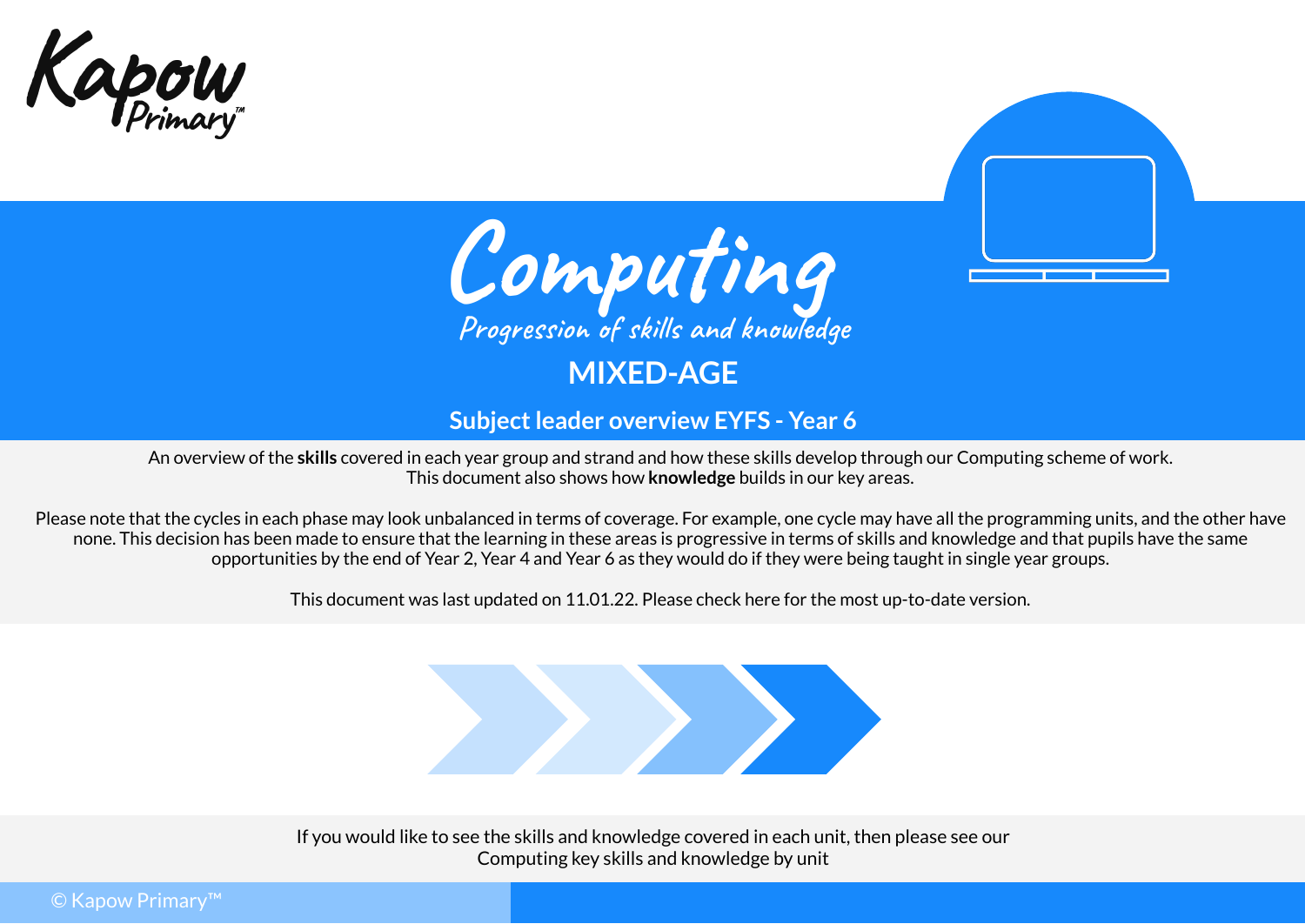# **How is the Computing scheme of work organised?**

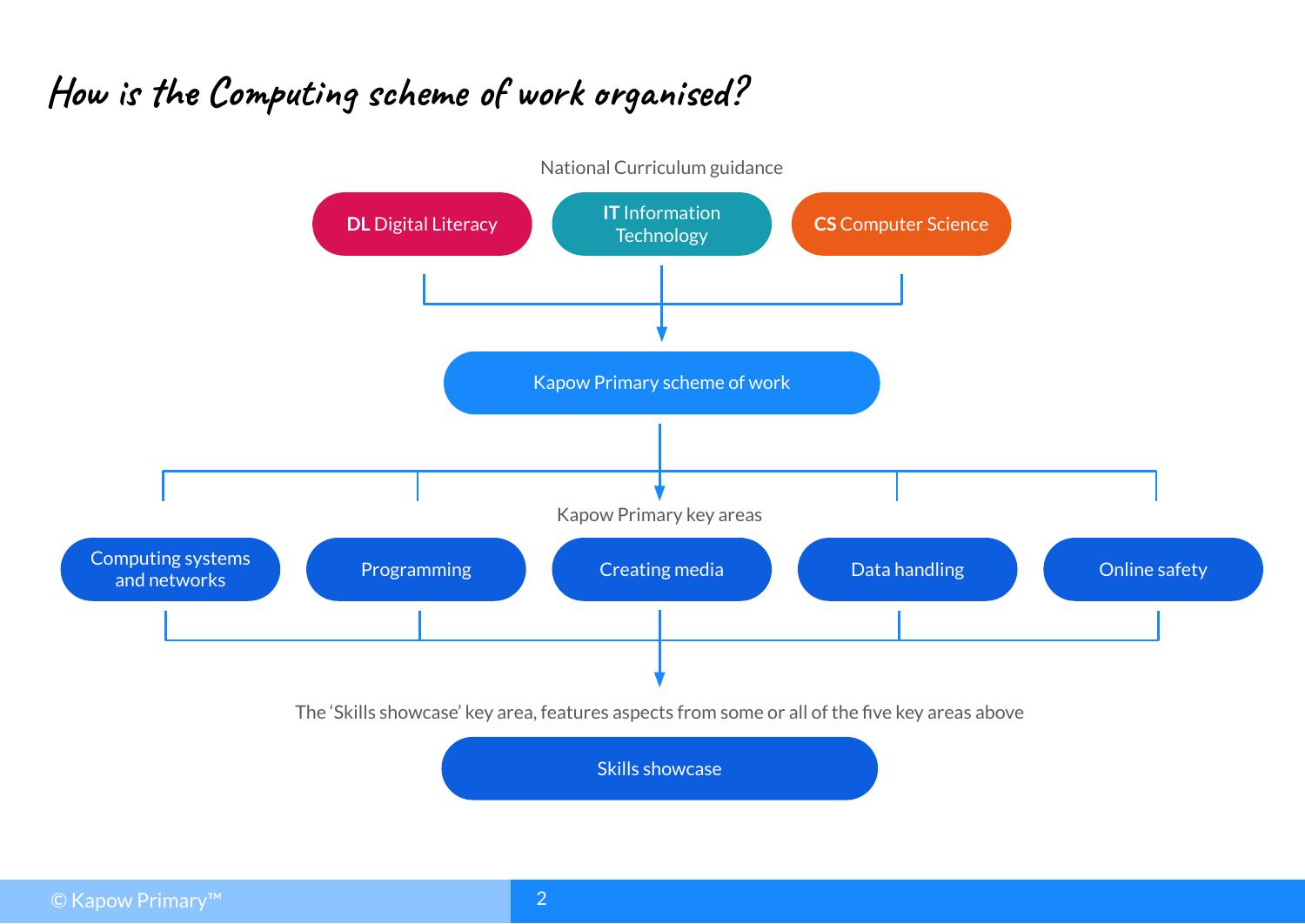| Progression of skills                      |                                                                                                               | <b>Computer Science</b> |                                                                                        |                                                                                     |  |  |
|--------------------------------------------|---------------------------------------------------------------------------------------------------------------|-------------------------|----------------------------------------------------------------------------------------|-------------------------------------------------------------------------------------|--|--|
|                                            | <b>EYFS</b>                                                                                                   |                         | Year $1/2$                                                                             |                                                                                     |  |  |
|                                            |                                                                                                               |                         | <b>Cycle A</b>                                                                         | <b>Cycle B</b>                                                                      |  |  |
|                                            | Learning how to operate a camera to take photographs of<br>meaningful creations or moments.                   |                         | Learning how to operate a camera or tablet to take photos<br>and videos.               | Learning how to operate a camera or tablet to take photos<br>and videos.            |  |  |
|                                            | Learning how to explore and tinker with hardware to develop<br>familiarity and introduce relevant vocabulary. |                         | Learning how to explore and tinker with hardware to find<br>out how it works.          | Learning how to explore and tinker with hardware to find<br>out how it works.       |  |  |
|                                            | Recognising and identifying familiar letters and numbers on a                                                 |                         | Recognising that some devices are input devices and others<br>are output devices.      | Recognising that some devices are input devices and others<br>are output devices.   |  |  |
|                                            | keyboard.<br>Developing basic mouse skills such as moving and clicking.                                       |                         | Learning where keys are located on the keyboard.                                       | Learning where keys are located on the keyboard.                                    |  |  |
|                                            |                                                                                                               |                         | Understanding what a computer is and that it's made up of<br>different components.     | Recognising that buttons cause effects and that technology<br>follows instructions. |  |  |
| Hardware                                   |                                                                                                               |                         | Learning how we know that technology is doing what we want<br>it to do via its output. | Using greater control when taking photos with cameras,<br>tablets or computers.     |  |  |
|                                            |                                                                                                               |                         | Developing confidence with the keyboard and the basics of<br>touch typing.             |                                                                                     |  |  |
|                                            |                                                                                                               |                         | Recognising that buttons cause effects and that technology<br>follows instructions.    |                                                                                     |  |  |
|                                            |                                                                                                               |                         | Using greater control when taking photos with cameras,<br>tablets or computers.        |                                                                                     |  |  |
|                                            | N/A                                                                                                           |                         | N/A                                                                                    | N/A                                                                                 |  |  |
| data<br>tion<br>Networks and<br>representa |                                                                                                               |                         |                                                                                        |                                                                                     |  |  |
|                                            | © Kapow Primary™                                                                                              |                         | 3                                                                                      | NB. Statements in bold are covered in both cycles.                                  |  |  |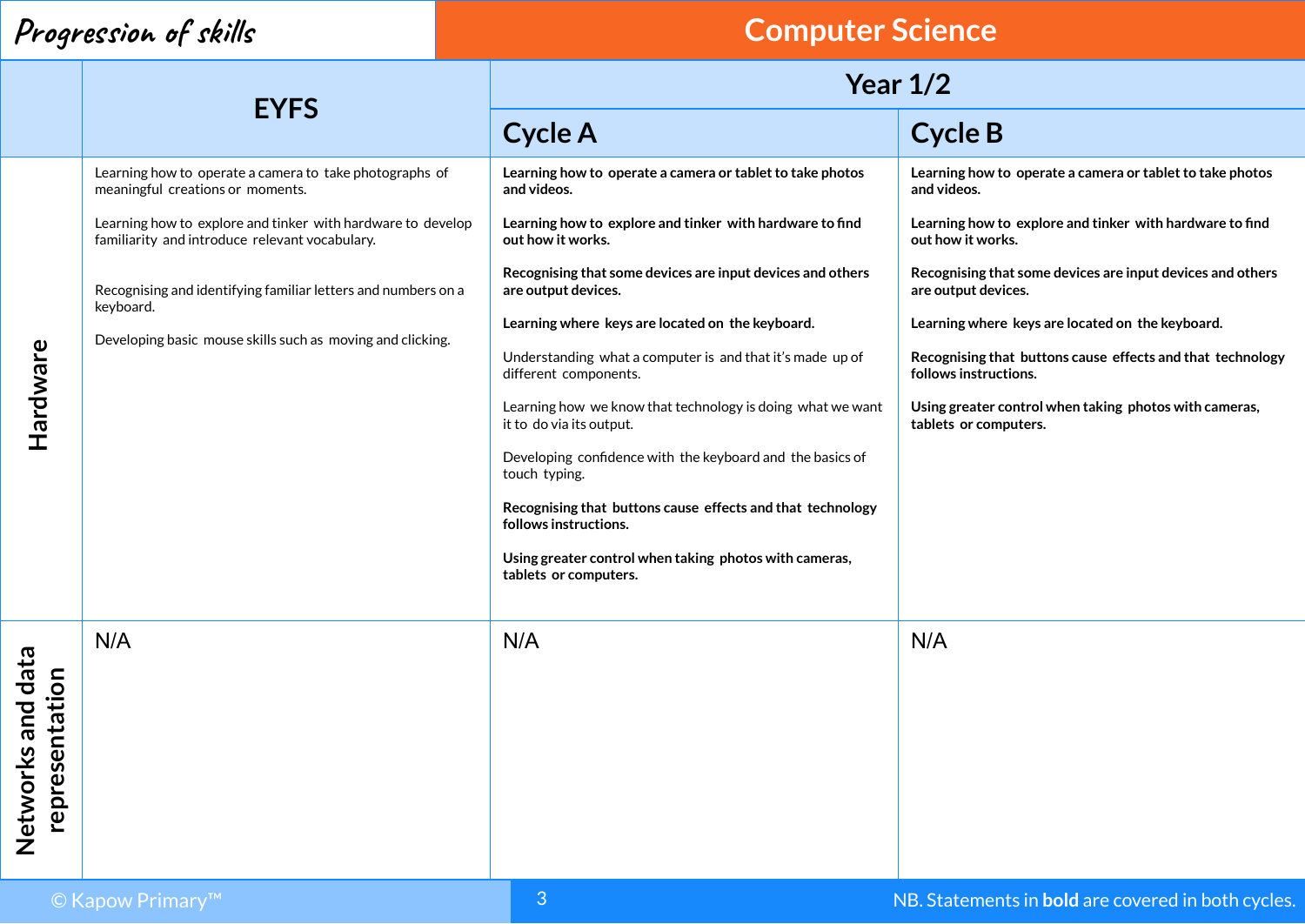|                                             | Progression of skills               |                                                                                                                                                                                                                                                                                                                        |                                                                                                                                                                                                                                                                                                              | <b>Computer Science</b>                                                                                                                                                                                                                                                                                                                                                                                                                                                                                                                     |                                                                                                                                                                                                                                                                                                                        |  |
|---------------------------------------------|-------------------------------------|------------------------------------------------------------------------------------------------------------------------------------------------------------------------------------------------------------------------------------------------------------------------------------------------------------------------|--------------------------------------------------------------------------------------------------------------------------------------------------------------------------------------------------------------------------------------------------------------------------------------------------------------|---------------------------------------------------------------------------------------------------------------------------------------------------------------------------------------------------------------------------------------------------------------------------------------------------------------------------------------------------------------------------------------------------------------------------------------------------------------------------------------------------------------------------------------------|------------------------------------------------------------------------------------------------------------------------------------------------------------------------------------------------------------------------------------------------------------------------------------------------------------------------|--|
|                                             |                                     | Year $3/4$                                                                                                                                                                                                                                                                                                             |                                                                                                                                                                                                                                                                                                              | Year $5/6$                                                                                                                                                                                                                                                                                                                                                                                                                                                                                                                                  |                                                                                                                                                                                                                                                                                                                        |  |
|                                             | Cycle A                             | <b>Cycle B</b>                                                                                                                                                                                                                                                                                                         |                                                                                                                                                                                                                                                                                                              | <b>Cycle A</b>                                                                                                                                                                                                                                                                                                                                                                                                                                                                                                                              | <b>Cycle B</b>                                                                                                                                                                                                                                                                                                         |  |
| Hardware                                    | N/A                                 | computer do and how they work together.<br>computers.<br>Learning about the purpose of routers.<br>Using chroma key (green screen) technology to<br>change a background.                                                                                                                                               | Understanding what the different components of a<br>Drawing comparisons across different types of<br>Understanding that weather stations use sensors to<br>gather and record data which predicts the weather.                                                                                                | Learning that external devices can be<br>programmed by a separate computer.<br>Learning the difference between ROM and<br>RAM.<br>Recognising how the size of RAM affects the<br>processing of data.<br>Understanding the fetch, decode, execute cycle.<br>Learning about the history of<br>computers and how they have evolved over<br>time.<br>Using the understanding of historic computers<br>to design a computer of the future.                                                                                                       | Understanding and identifying barcodes,<br>QR codes and RFID.<br>Identifying devices and applications that<br>can scan or read barcodes, QR codes and<br>RFID.<br>Understanding how corruption can happen<br>within data during transfer (for example<br>when downloading, installing, copying and<br>updating files). |  |
| s and data<br>entation<br>Networl<br>repres | N/A                                 | and opportunities for communication and<br>collaboration.<br>network.<br>including whether they are wired or wireless.<br>Learning about the role of packets.<br>Understanding how networks work and their<br>purpose.<br>Recognising links between networks and the<br>internet.<br>Learning how data is transferred. | Understanding that computer networks provide<br>multiple services, such as the World Wide Web,<br>Understanding the role of the key components of a<br>Identifying the key components within a network,<br>Understanding that websites and videos are files<br>that are shared from one computer to another. | Learning the vocabulary associated with data:<br>data and transmit.<br>Learning how the data for digital images can be<br>compressed.<br>Recognising that computers transfer data in<br>binary and understanding simple binary<br>addition.<br>Relating binary signals (Boolean) to the simple<br>character-based language, ASCII.<br>Learning that messages can be sent by binary<br>code, reading binary up to eight characters and<br>carrying out binary calculations.<br>Understanding how bit patterns<br>represent images as pixels. | Understanding that computer networks<br>provide multiple services.                                                                                                                                                                                                                                                     |  |
|                                             | $\odot$ Kapow Primary <sup>TM</sup> |                                                                                                                                                                                                                                                                                                                        | 4                                                                                                                                                                                                                                                                                                            |                                                                                                                                                                                                                                                                                                                                                                                                                                                                                                                                             | NB. Statements in bold are covered in both cycles.                                                                                                                                                                                                                                                                     |  |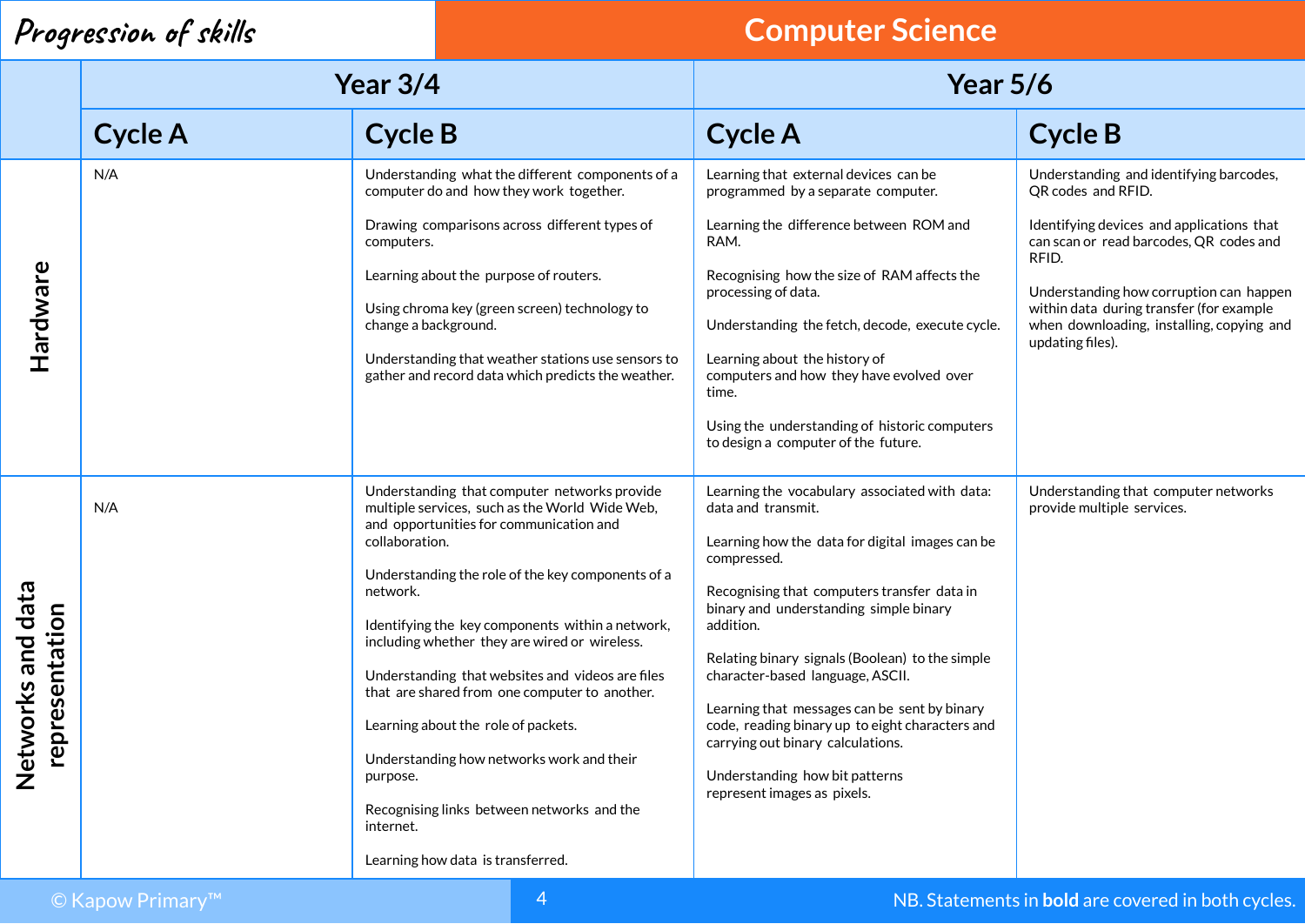| Progression of skills  |                                                                                                                                                                                                                                                                                                               | <b>Computer Science</b> |                                                                                                                                                                                                                                                                                                                                                                                                                                                                                                                                                                                                                                                                                                                                                                         |                                                                                                                                                                                                                                                                                                                                                                                                                                                                                                                                   |  |  |
|------------------------|---------------------------------------------------------------------------------------------------------------------------------------------------------------------------------------------------------------------------------------------------------------------------------------------------------------|-------------------------|-------------------------------------------------------------------------------------------------------------------------------------------------------------------------------------------------------------------------------------------------------------------------------------------------------------------------------------------------------------------------------------------------------------------------------------------------------------------------------------------------------------------------------------------------------------------------------------------------------------------------------------------------------------------------------------------------------------------------------------------------------------------------|-----------------------------------------------------------------------------------------------------------------------------------------------------------------------------------------------------------------------------------------------------------------------------------------------------------------------------------------------------------------------------------------------------------------------------------------------------------------------------------------------------------------------------------|--|--|
|                        | <b>EYFS</b>                                                                                                                                                                                                                                                                                                   |                         | Year $1/2$                                                                                                                                                                                                                                                                                                                                                                                                                                                                                                                                                                                                                                                                                                                                                              |                                                                                                                                                                                                                                                                                                                                                                                                                                                                                                                                   |  |  |
|                        |                                                                                                                                                                                                                                                                                                               | <b>Cycle A</b>          |                                                                                                                                                                                                                                                                                                                                                                                                                                                                                                                                                                                                                                                                                                                                                                         | <b>Cycle B</b>                                                                                                                                                                                                                                                                                                                                                                                                                                                                                                                    |  |  |
| Computational thinking | Using logical reasoning to understand<br>simple instructions and predict the<br>outcome.                                                                                                                                                                                                                      |                         | Learning that decomposition means breaking a problem down into smaller<br>parts and articulating this.<br>Using decomposition to solve unplugged challenges.<br>Using logical reasoning to predict the behaviour of simple programs.<br>Developing the skills associated with sequencing in unplugged activities.<br>Following a basic set of instructions.<br>Assembling instructions into a simple algorithm.<br>Explaining what an algorithm is.<br>Following an algorithm.<br>Creating a clear and precise algorithm.<br>Learning that programs execute by following precise instructions.<br>Incorporating loops within algorithms.<br>Decomposing a game to predict the algorithms used to create it.<br>Learning that there are different levels of abstraction. | Using decomposition to solve unplugged challenges.<br>Using logical reasoning to predict the behaviour of simple programs.<br>Developing the skills associated with sequencing in unplugged<br>activities.<br>Following a basic set of instructions.<br>Assembling instructions into a simple algorithm.<br>Explaining what an algorithm is.<br>Following an algorithm.<br>Creating a clear and precise algorithm.<br>Learning that programs execute by following precise instructions.<br>Incorporating loops within algorithms. |  |  |
| ming<br>Programı       | Following instructions as part of<br>practical activities and games.<br>Learning to give simple instructions.<br>Experimenting with programming a<br>Bee-bot/Blue- bot and learning how to<br>give simple commands.<br>Learning to debug instructions, with<br>the help of an adult, when things go<br>wrong. |                         | Learning to debug instructions when things go wrong.<br>Learning to debug an algorithm in an unplugged scenario.<br>Using logical thinking to explore software, predicting, testing and<br>explaining what it does.<br>Using an algorithm to write a basic computer program.                                                                                                                                                                                                                                                                                                                                                                                                                                                                                            | Programming a Floor robot to follow a planned route.<br>Using programming language to explain how a floor robot works.<br>Using logical thinking to explore software, predicting, testing and<br>explaining what it does.<br>Using an algorithm to write a basic computer program.<br>Using loop blocks when programming to repeat an instruction more than<br>once.<br>Learning to debug instructions when things go wrong.<br>Learning to debug an algorithm in an unplugged scenario.                                          |  |  |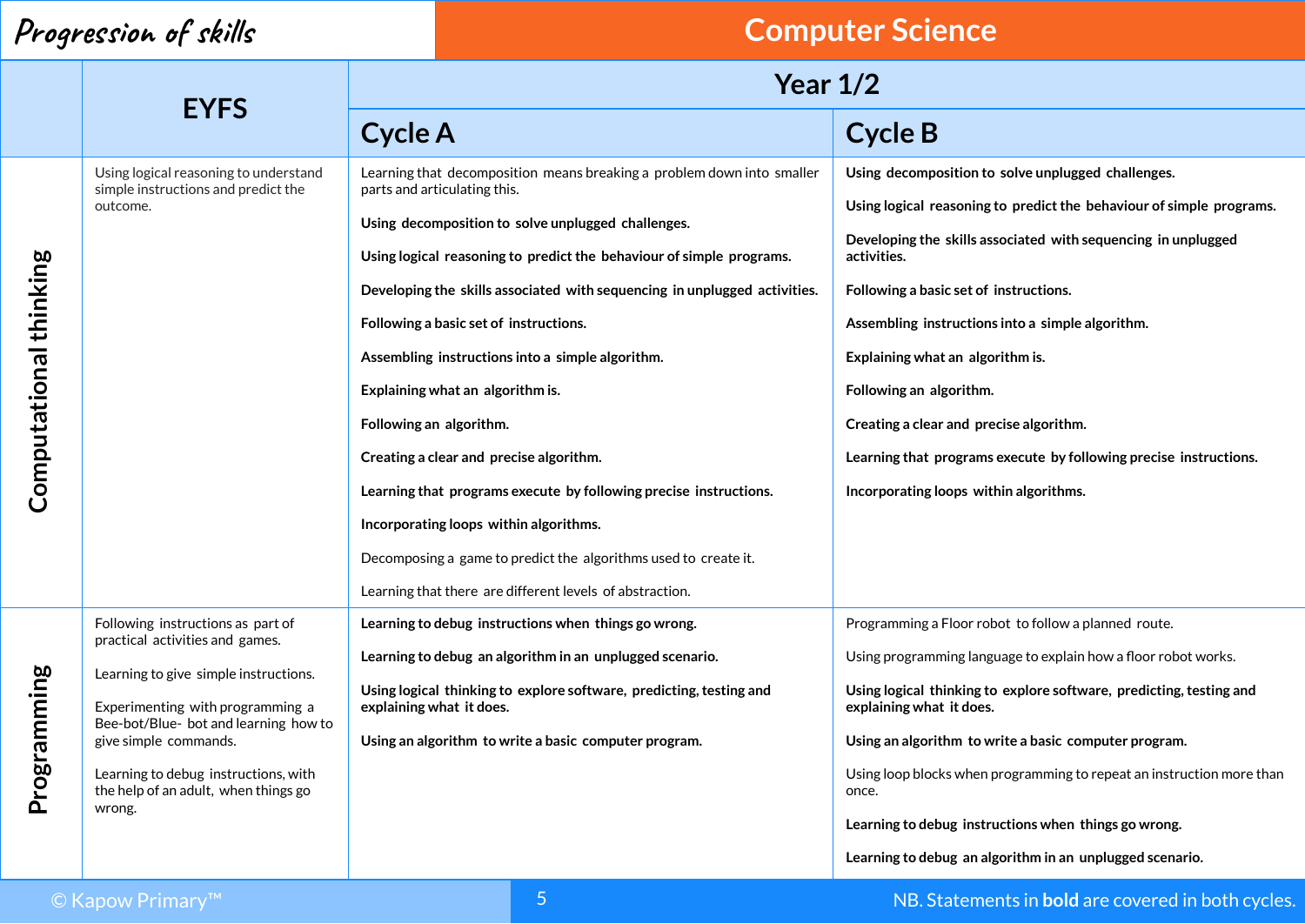|                        | Progression of skills                                                                                             |  |                                                                   | <b>Computer Science</b>                                            |                                                                      |  |
|------------------------|-------------------------------------------------------------------------------------------------------------------|--|-------------------------------------------------------------------|--------------------------------------------------------------------|----------------------------------------------------------------------|--|
|                        | Year 3/4                                                                                                          |  |                                                                   | <b>Year 5/6</b>                                                    |                                                                      |  |
|                        | <b>Cycle A</b>                                                                                                    |  | <b>Cycle B</b>                                                    | <b>Cycle A</b>                                                     | <b>Cycle B</b>                                                       |  |
|                        | Using decomposition to explore the code<br>behind an animation.                                                   |  | Using decomposition to explain the parts of a<br>laptop computer. | Decomposing a program without support.                             | Decomposing a program into an algorithm.                             |  |
|                        | Using repetition in programs.                                                                                     |  | Explaining the purpose of an algorithm.                           | Predicting how software will work based on<br>previous experience. | Decomposing animations into a series of<br>images.                   |  |
|                        | Using logical reasoning to explain how simple<br>algorithms work.                                                 |  |                                                                   | Using past experiences to help solve new<br>problems.              | Decomposing a story to be able to plan a<br>program to tell a story. |  |
|                        | Explaining the purpose of an algorithm.                                                                           |  |                                                                   | Writing increasingly complex algorithms for<br>a purpose.          | Predicting how software will work based on<br>previous experience.   |  |
|                        | Forming algorithms independently.<br>Using decomposition to solve a problem by<br>finding out what code was used. |  |                                                                   |                                                                    | Writing increasingly complex algorithms for<br>a purpose.            |  |
|                        | Using decomposition to understand the<br>purpose of a script of code.                                             |  |                                                                   |                                                                    |                                                                      |  |
|                        | Identifying patterns through unplugged<br>activities.                                                             |  |                                                                   |                                                                    |                                                                      |  |
|                        | Using past experiences to help solve new<br>problems.                                                             |  |                                                                   |                                                                    |                                                                      |  |
| Computational thinking | Using abstraction to identify the important<br>parts during both plugged and unplugged<br>activities.             |  |                                                                   |                                                                    |                                                                      |  |
|                        |                                                                                                                   |  |                                                                   |                                                                    |                                                                      |  |
|                        |                                                                                                                   |  |                                                                   |                                                                    |                                                                      |  |
|                        |                                                                                                                   |  |                                                                   |                                                                    |                                                                      |  |
|                        |                                                                                                                   |  |                                                                   |                                                                    |                                                                      |  |
|                        |                                                                                                                   |  |                                                                   |                                                                    |                                                                      |  |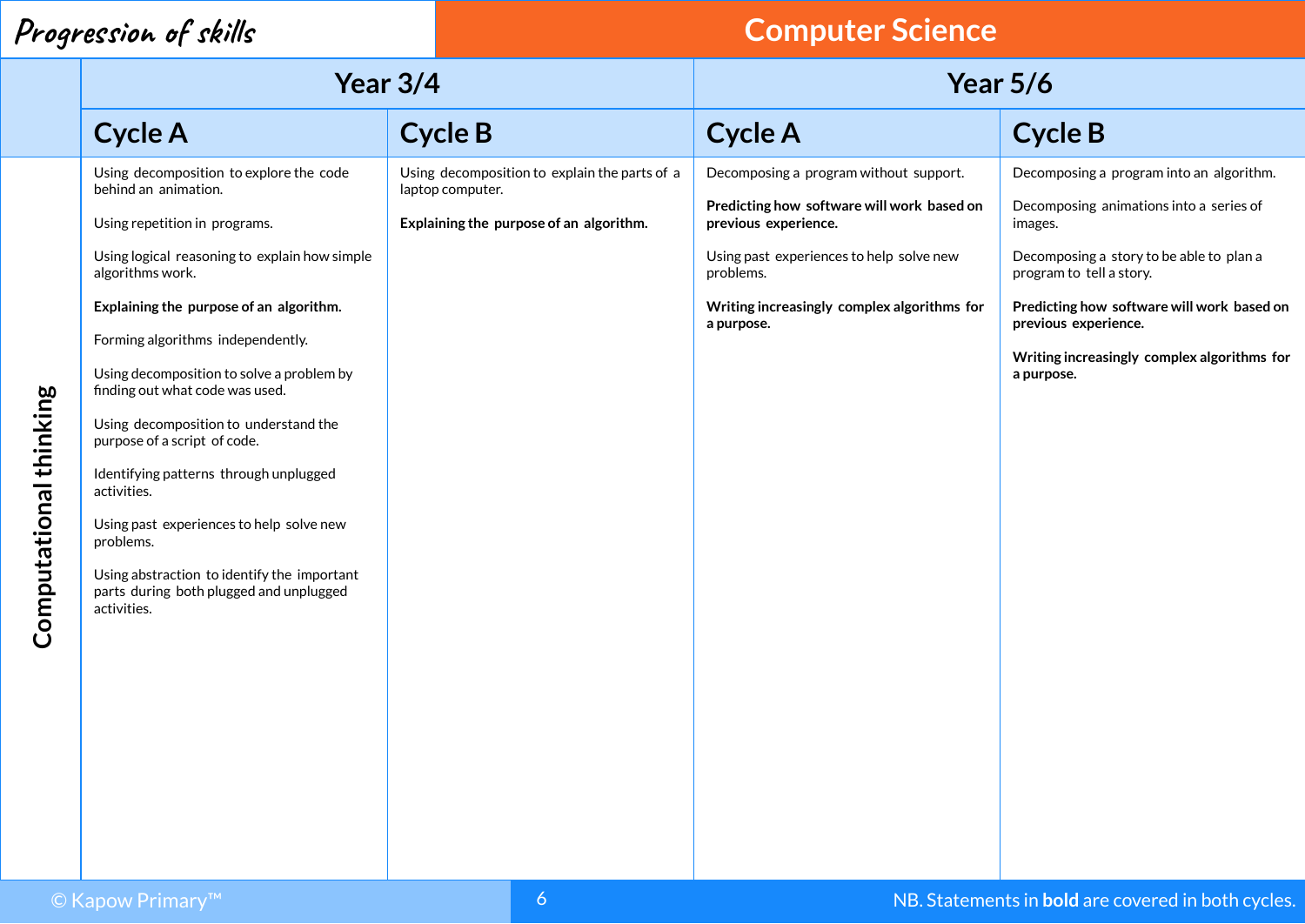|             | Progression of skills                                                                                                                                                                                                                                                                                                                                                                                                                                                                                              |                                                                                                                                            | <b>Computer Science</b>                                                                                                                                                                                                                                                                                                                                                                                                                                                                                                                                                                                                                                           |                                                                                                                                                                                                                                                                                                                                                                                                                                                                                                                                                                                                                                                                                                  |  |
|-------------|--------------------------------------------------------------------------------------------------------------------------------------------------------------------------------------------------------------------------------------------------------------------------------------------------------------------------------------------------------------------------------------------------------------------------------------------------------------------------------------------------------------------|--------------------------------------------------------------------------------------------------------------------------------------------|-------------------------------------------------------------------------------------------------------------------------------------------------------------------------------------------------------------------------------------------------------------------------------------------------------------------------------------------------------------------------------------------------------------------------------------------------------------------------------------------------------------------------------------------------------------------------------------------------------------------------------------------------------------------|--------------------------------------------------------------------------------------------------------------------------------------------------------------------------------------------------------------------------------------------------------------------------------------------------------------------------------------------------------------------------------------------------------------------------------------------------------------------------------------------------------------------------------------------------------------------------------------------------------------------------------------------------------------------------------------------------|--|
|             |                                                                                                                                                                                                                                                                                                                                                                                                                                                                                                                    | Year 3/4                                                                                                                                   |                                                                                                                                                                                                                                                                                                                                                                                                                                                                                                                                                                                                                                                                   | Year $5/6$                                                                                                                                                                                                                                                                                                                                                                                                                                                                                                                                                                                                                                                                                       |  |
|             | <b>Cycle A</b>                                                                                                                                                                                                                                                                                                                                                                                                                                                                                                     | <b>Cycle B</b>                                                                                                                             | <b>Cycle A</b>                                                                                                                                                                                                                                                                                                                                                                                                                                                                                                                                                                                                                                                    | <b>Cycle B</b>                                                                                                                                                                                                                                                                                                                                                                                                                                                                                                                                                                                                                                                                                   |  |
| Programming | Using logical thinking to explore more<br>complex software; predicting, testing and<br>explaining what it does.<br>Incorporating loops to make code more<br>efficient.<br>Continuing existing code.<br>Making reasonable suggestions for how to<br>debug their own and others' code.<br>Creating algorithms for a specific purpose.<br>Coding a simple game.<br>Using abstraction and pattern recognition to<br>modify code.<br>Incorporating variables to make code more<br>efficient.<br>Remixing existing code. | Using logical thinking to explore more<br>complex software; predicting, testing and<br>explaining what it does.<br>Remixing existing code. | Programming an animation.<br>Iterating and developing their programming<br>as they work.<br>Confidently using loops in programming.<br>Using a more systematic approach to<br>debugging code, justifying what is wrong<br>and how it can be corrected.<br>Writing code to create a desired effect.<br>Using a range of programming commands.<br>Using repetition within a program.<br>Predicting code and adapting it to a chosen<br>purpose.<br>Changing a program to personalise it.<br>Evaluating code to understand its purpose.<br>Debugging quickly and effectively to make a<br>program more efficient.<br>Remixing existing code to explore a<br>problem. | Debugging quickly and effectively to make a<br>program more efficient.<br>Remixing existing code to explore a<br>problem.<br>Using and adapting nested loops.<br>Programming using the language Python.<br>Changing a program to personalise it.<br>Evaluating code to understand its purpose.<br>Amending code within a live scenario.<br>Iterating and developing their programming<br>as they work.<br>Confidently using loops in programming.<br>Using a more systematic approach to<br>debugging code, justifying what is wrong<br>and how it can be corrected.<br>Writing code to create a desired effect.<br>Using a range of programming commands.<br>Using repetition within a program. |  |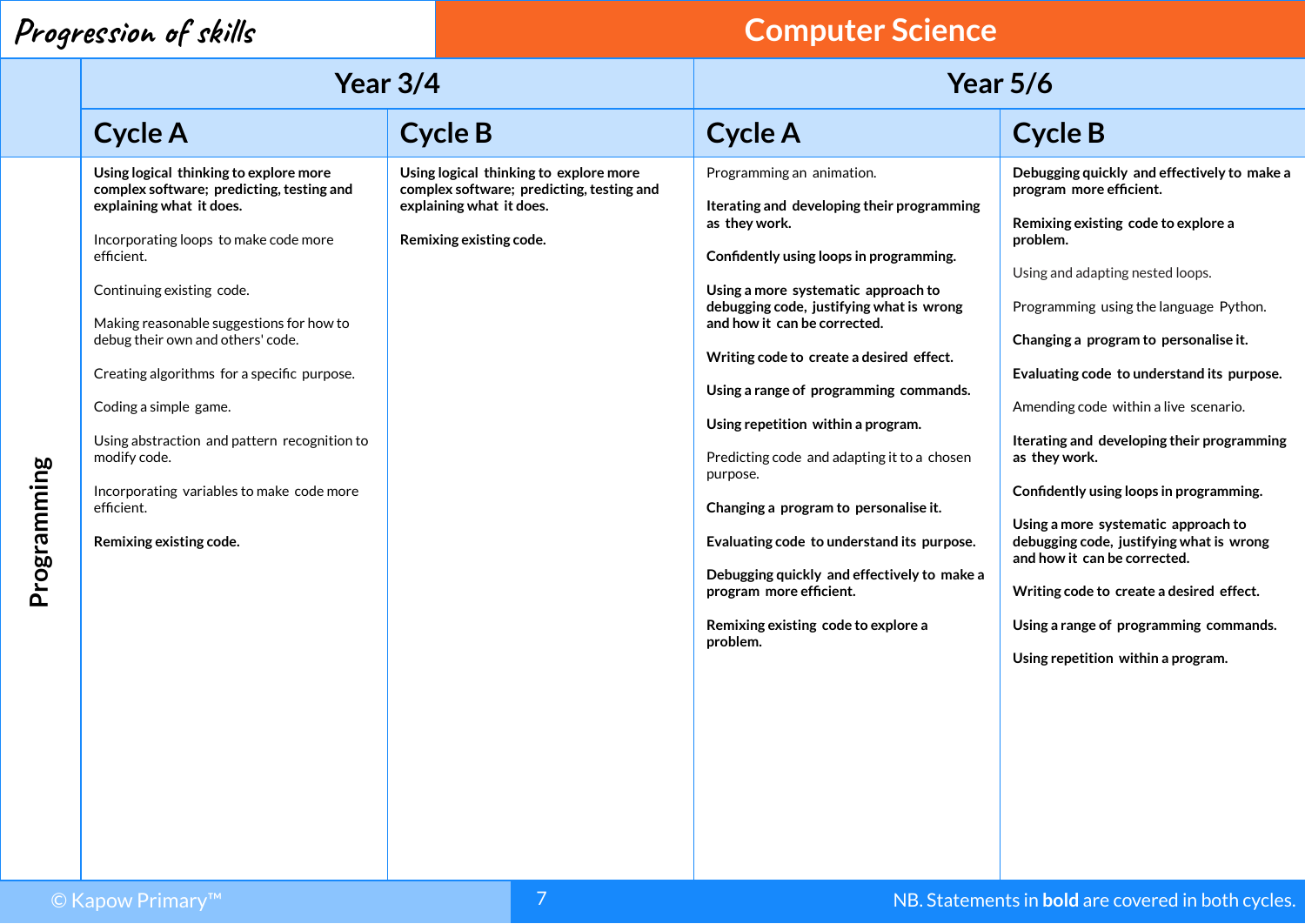## **Progression of skills Information Technology**

|                                                |                                                                                                                                                                                                           | Year $1/2$                                                                                                                                                                                                                                                                                                                                                                                                                                                                                        |                                                                                                                                                                                                                                                                                                                                                                                      |  |  |  |
|------------------------------------------------|-----------------------------------------------------------------------------------------------------------------------------------------------------------------------------------------------------------|---------------------------------------------------------------------------------------------------------------------------------------------------------------------------------------------------------------------------------------------------------------------------------------------------------------------------------------------------------------------------------------------------------------------------------------------------------------------------------------------------|--------------------------------------------------------------------------------------------------------------------------------------------------------------------------------------------------------------------------------------------------------------------------------------------------------------------------------------------------------------------------------------|--|--|--|
|                                                | <b>EYFS</b>                                                                                                                                                                                               | <b>Cycle A</b>                                                                                                                                                                                                                                                                                                                                                                                                                                                                                    | <b>Cycle B</b>                                                                                                                                                                                                                                                                                                                                                                       |  |  |  |
| Using software                                 | Using a simple online paint<br>tool to create digital art.                                                                                                                                                | Using a basic range of tools within graphic editing software.<br>Taking and editing photographs.<br>Developing control of the mouse through dragging, clicking and resizing of<br>images to create different effects.<br>Developing understanding of different software tools.<br>Developing word processing skills, including altering text, copying and pasting<br>and using keyboard shortcuts.<br>Using word processing software to type and reformat text.<br>Creating and labelling images. | Using a basic range of tools within graphic editing software.<br>Taking and editing photographs.<br>Developing control of the mouse through dragging, clicking and resizing of<br>images to create different effects.<br>Developing understanding of different software tools.<br>Using software (and unplugged means) to create story animations.<br>Creating and labelling images. |  |  |  |
| and internet<br>email<br>searches<br>ρg<br>jsi | N/A                                                                                                                                                                                                       | Recognising devices that are connected to the internet.<br>Understanding that we are connected to others when using the internet.<br>Searching for appropriate images to use in a document.<br>Understanding what online information is.                                                                                                                                                                                                                                                          | Searching and downloading images from the internet safely.<br>Recognising devices that are connected to the internet.<br>Understanding that we are connected to others when using the internet.                                                                                                                                                                                      |  |  |  |
| Using data                                     | Representing data through<br>sorting and categorising<br>objects in unplugged<br>scenarios.<br>Representing data through<br>physical pictograms.<br>Exploring branch databases<br>through physical games. | Understanding that technology can be used to represent data in different<br>ways: pictograms, tables, pie charts, bar charts, block graphs etc.                                                                                                                                                                                                                                                                                                                                                   | Understanding that technology can be used to represent data in different<br>ways: pictograms, tables, pie charts, bar charts, block graphs etc.<br>Collecting and inputting data into a spreadsheet.<br>Interpreting data from a spreadsheet.<br>Using representations to answer questions about data.<br>Using software to explore and create pictograms and branching databases.   |  |  |  |
| technology<br>Wider use                        | N/A                                                                                                                                                                                                       | Recognising common uses of information technology,<br>including beyond school.<br>Understanding some of the ways we can use the internet.<br>Learning how computers are used in the wider world.                                                                                                                                                                                                                                                                                                  | Learning how computers are used in the wider world.                                                                                                                                                                                                                                                                                                                                  |  |  |  |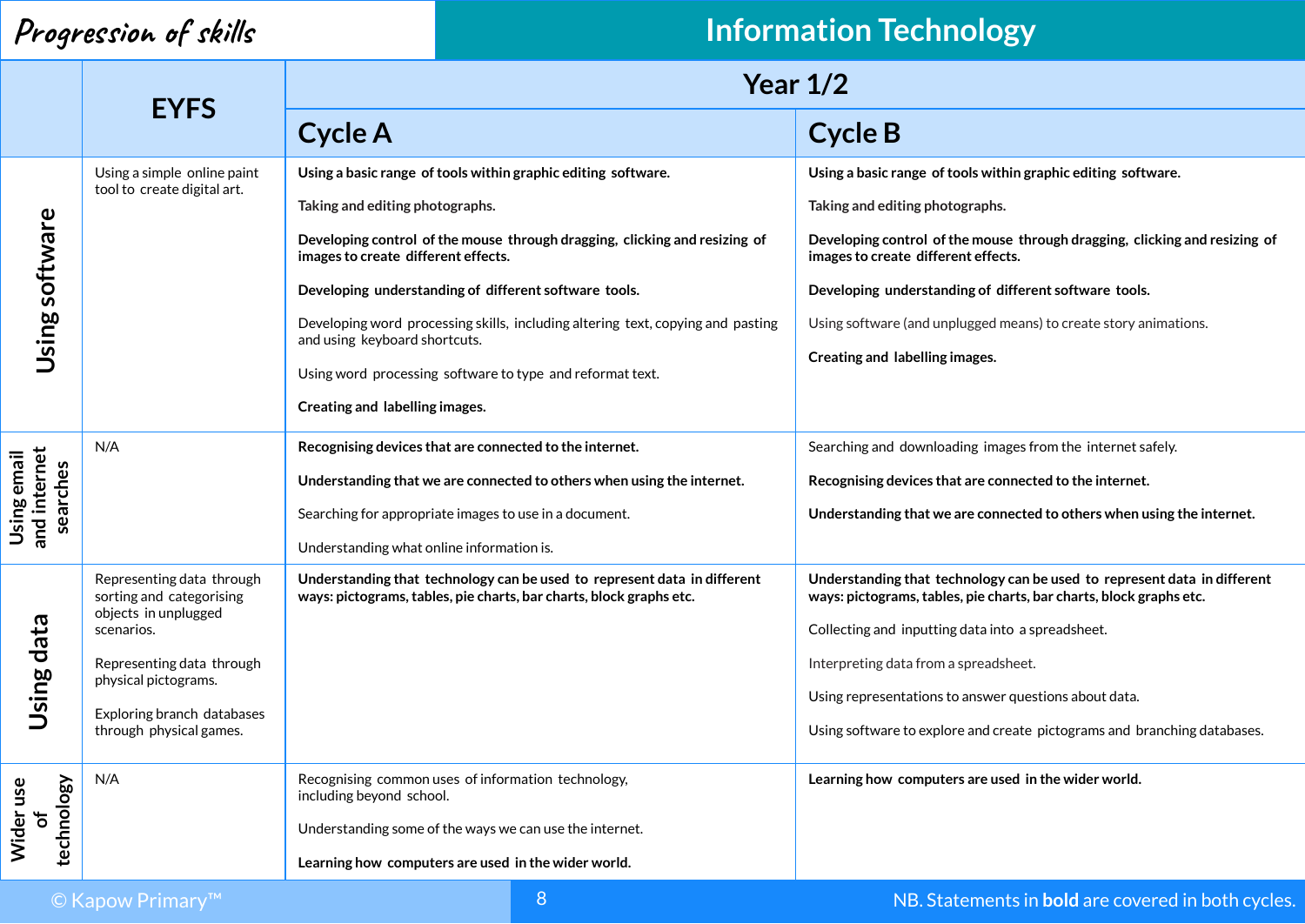## **Progression of knowledge Creating media**

| <b>EYFS</b> | Year $1/2$                                                                                                                                                                                                                                                                                                                                                                                                                                                                                                                   | Year 3/4                                                                                                                                                                                                                                                                                                                                                                                                                                                                                                                                                                                              | Year 5/6                                                                                                                                                                                                                                                         |                                                                                                                                                                                                                                                                                                                                                                       |  |  |
|-------------|------------------------------------------------------------------------------------------------------------------------------------------------------------------------------------------------------------------------------------------------------------------------------------------------------------------------------------------------------------------------------------------------------------------------------------------------------------------------------------------------------------------------------|-------------------------------------------------------------------------------------------------------------------------------------------------------------------------------------------------------------------------------------------------------------------------------------------------------------------------------------------------------------------------------------------------------------------------------------------------------------------------------------------------------------------------------------------------------------------------------------------------------|------------------------------------------------------------------------------------------------------------------------------------------------------------------------------------------------------------------------------------------------------------------|-----------------------------------------------------------------------------------------------------------------------------------------------------------------------------------------------------------------------------------------------------------------------------------------------------------------------------------------------------------------------|--|--|
|             | Cycle B only*                                                                                                                                                                                                                                                                                                                                                                                                                                                                                                                | Cycle A only*                                                                                                                                                                                                                                                                                                                                                                                                                                                                                                                                                                                         | Cycle A                                                                                                                                                                                                                                                          | Cycle B                                                                                                                                                                                                                                                                                                                                                               |  |  |
| N/A         | To understand that holding the camera still and<br>considering angles and light are important to take<br>good pictures.<br>To know that you can edit, crop and filter<br>photographs.<br>To know how to search safely for images online.<br>To understand that an animation is made up of a<br>sequence of photographs.<br>To know that small changes in my frames will create a<br>smoother looking animation.<br>To understand what software creates simple<br>animations and some of its features e.g. onion<br>skinning. | To know that different types of camera<br>shots can make my photos or videos<br>look more effective.<br>To know that I can edit photos and<br>videos using film editing software.<br>To understand that I can add transitions<br>and text to my video.<br>To know some of the features of web<br>design software.<br>To know that a website is a collection of<br>pages that are all connected.<br>To know that websites usually have a<br>homepage and subpages as well as<br>clickable links to new pages, called<br>hyperlinks.<br>To know that websites should be<br>informative and interactive. | To know that radio plays are plays<br>where the audience can only hear the<br>action so sound effects are important.<br>To know that sound clips can be<br>recorded using sound recording<br>software.<br>To know that sound clips can be edited<br>and trimmed. | To understand that stop motion<br>animation is an animation filmed one<br>frame at a time using models, and with<br>tiny changes between each<br>photograph.<br>To know that decomposition of an idea<br>is important when creating<br>stop-motion animations.<br>To know that editing is an important<br>feature of making and improving a stop<br>motion animation. |  |  |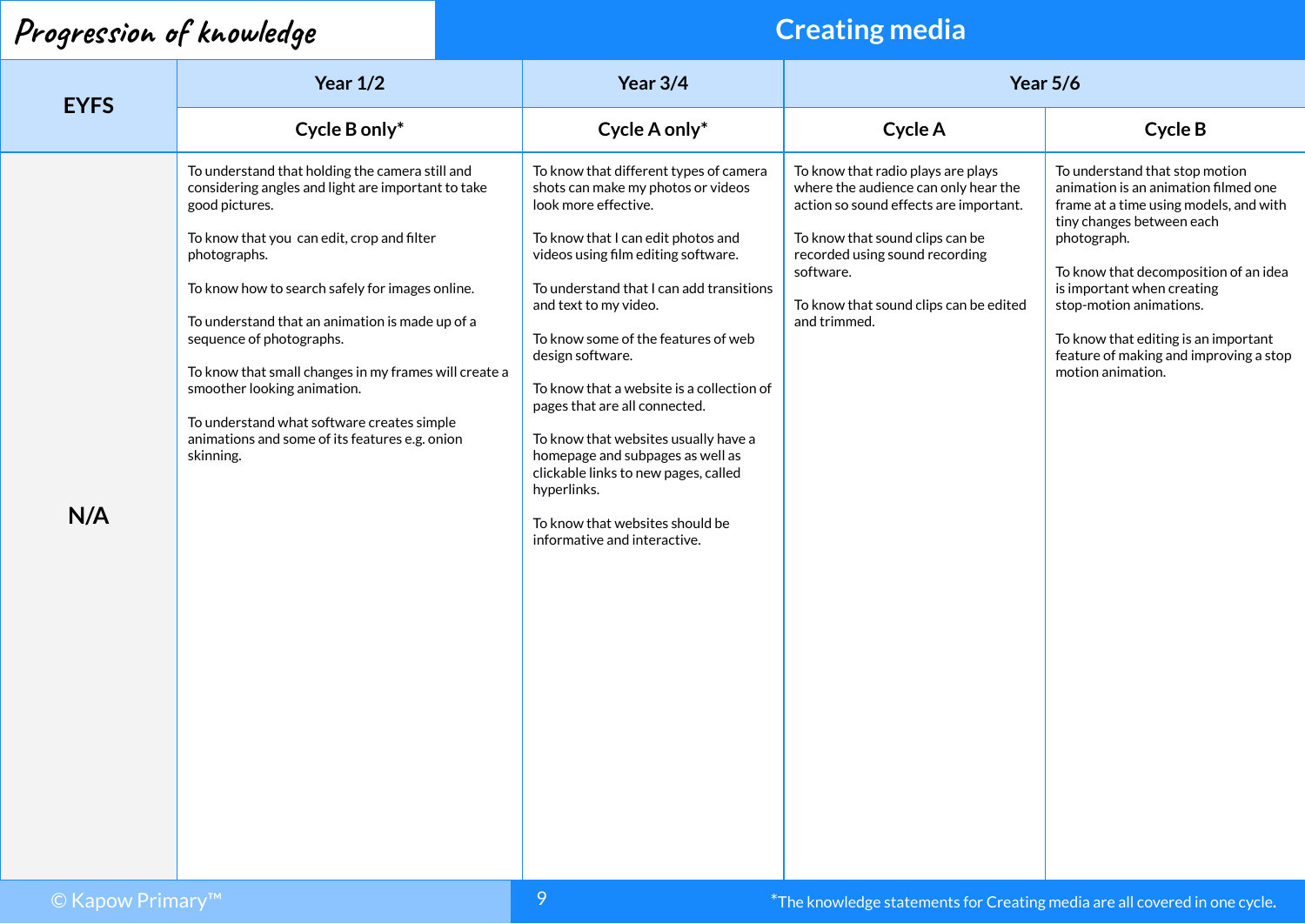### **Progression of skills Information Technology**

|                                                    |                                                                                                                                                                                                                                                                                                                                                           | Year $3/4$                                                                                                                                                                                                                                                                                | Year $5/6$                                                                                                                                                                                                                                                                                                                                                                                                                                                                                                                                                                                                                                                                                                          |                                                                                                                                                                                                                                                                                                                                                                                                                                     |
|----------------------------------------------------|-----------------------------------------------------------------------------------------------------------------------------------------------------------------------------------------------------------------------------------------------------------------------------------------------------------------------------------------------------------|-------------------------------------------------------------------------------------------------------------------------------------------------------------------------------------------------------------------------------------------------------------------------------------------|---------------------------------------------------------------------------------------------------------------------------------------------------------------------------------------------------------------------------------------------------------------------------------------------------------------------------------------------------------------------------------------------------------------------------------------------------------------------------------------------------------------------------------------------------------------------------------------------------------------------------------------------------------------------------------------------------------------------|-------------------------------------------------------------------------------------------------------------------------------------------------------------------------------------------------------------------------------------------------------------------------------------------------------------------------------------------------------------------------------------------------------------------------------------|
|                                                    | <b>Cycle A</b>                                                                                                                                                                                                                                                                                                                                            | <b>Cycle B</b>                                                                                                                                                                                                                                                                            | <b>Cycle A</b>                                                                                                                                                                                                                                                                                                                                                                                                                                                                                                                                                                                                                                                                                                      | <b>Cycle B</b>                                                                                                                                                                                                                                                                                                                                                                                                                      |
| Using software                                     | Taking photographs and recording video to<br>tell a story.<br>Using software to edit and enhance their<br>video adding music, sounds and text on<br>screen with transitions.<br>Designing and creating a webpage for a given<br>purpose.<br>Building a web page and creating content<br>for it.<br>Using software to work collaboratively with<br>others. | Building a web page and creating content<br>for it.<br>Use online software for documents,<br>presentations, forms and spreadsheets.<br>Using software to work collaboratively with<br>others.                                                                                             | Using logical thinking to explore software<br>more independently, making predictions<br>based on their previous experience, iterating<br>ideas and testing continuously.<br>Identify ways to improve and edit programs,<br>videos, images etc.<br>Using search and word processing skills to<br>create a presentation.<br>Independently learning how to use 3D design<br>software package TinkerCAD.<br>Creating and editing sound recordings for a<br>specific purpose.<br>Creating and editing videos, adding multiple<br>elements: music, voiceover, sound, text and<br>transitions.<br>Using design software TinkerCAD to design<br>a product.<br>Creating a website with embedded links and<br>multiple pages. | Using logical thinking to explore software<br>more independently, making predictions<br>based on their previous experience, iterating<br>ideas and testing continuously.<br>Identify ways to improve and edit programs,<br>videos, images etc.<br>Using search and word processing skills to<br>create a presentation.<br>Using software programme Sonic Pi/Scratch<br>to create music.<br>Using video editing software to animate. |
| <b>urches</b><br>and<br>internet sea<br>Using emai | Learning to log in and out of an email<br>account.<br>Writing an email including a subject, 'to' and<br>'from.'<br>Sending an email with an attachment.<br>Replying to an email.                                                                                                                                                                          | Understanding why some results come<br>before others when searching.<br>Using keywords to effectively search for<br>information on the internet.<br>Understanding that information found by<br>searching the internet is not all grounded in<br>fact.<br>Searching the internet for data. | Understanding how search engines work.                                                                                                                                                                                                                                                                                                                                                                                                                                                                                                                                                                                                                                                                              | Developing searching skills to help find<br>relevant information on the internet.<br>Learning how to use search engines<br>effectively to find information, focussing on<br>keyword searches and evaluating search<br>returns.                                                                                                                                                                                                      |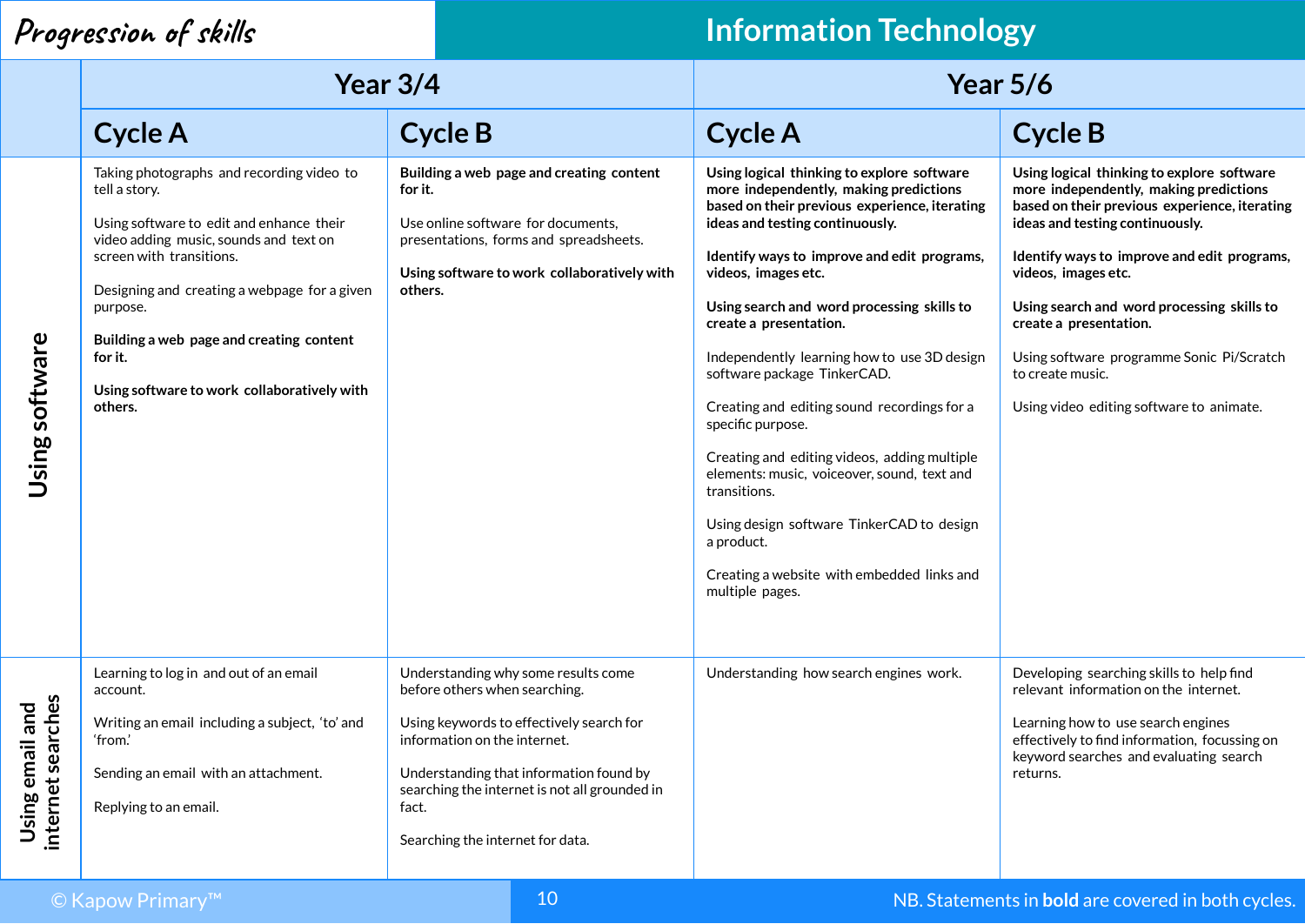|                                | Progression of skills                                                                                   |                                                                                                                                                                                                                                                                                                                                                                                                                                                                                                                                                                  | <b>Information Technology</b>                                                                                                                 |                                                                                                                                                                                                                                                                      |  |
|--------------------------------|---------------------------------------------------------------------------------------------------------|------------------------------------------------------------------------------------------------------------------------------------------------------------------------------------------------------------------------------------------------------------------------------------------------------------------------------------------------------------------------------------------------------------------------------------------------------------------------------------------------------------------------------------------------------------------|-----------------------------------------------------------------------------------------------------------------------------------------------|----------------------------------------------------------------------------------------------------------------------------------------------------------------------------------------------------------------------------------------------------------------------|--|
|                                |                                                                                                         | Year 3/4                                                                                                                                                                                                                                                                                                                                                                                                                                                                                                                                                         | Year $5/6$                                                                                                                                    |                                                                                                                                                                                                                                                                      |  |
|                                | <b>Cycle A</b>                                                                                          | <b>Cycle B</b>                                                                                                                                                                                                                                                                                                                                                                                                                                                                                                                                                   | <b>Cycle A</b>                                                                                                                                | <b>Cycle B</b>                                                                                                                                                                                                                                                       |  |
| Using data                     | N/A                                                                                                     | Understanding the vocabulary associated<br>with databases: field, record, data.<br>Learning about the pros and cons of digital<br>versus paper databases.<br>Sorting and filtering databases to easily<br>retrieve information.<br>Creating and interpreting charts and graphs<br>to understand data.<br>Understanding that data is used to forecast<br>weather.<br>Recording data in a spreadsheet<br>independently.<br>Sorting data in a spreadsheet to compare<br>using the 'sort by' option.<br>Designing a device which gathers and<br>records sensor data. | Understanding how data is collected in<br>remote or dangerous places.<br>Understanding how data might be used to tell<br>us about a location. | Understanding how barcodes, QR codes and<br>RFID work.<br>Gathering and analysing data in real time.<br>Creating formulas and sorting data within<br>spreadsheets.                                                                                                   |  |
| ┶<br>Wider use o<br>technology | Understanding the purpose of emails.<br>Recognising how social media platforms are<br>used to interact. | Understanding that software can be used<br>collaboratively online to work as a team.                                                                                                                                                                                                                                                                                                                                                                                                                                                                             | Learn about different forms of<br>communication that have developed with the<br>use of technology.                                            | Learning about the Internet of Things and how<br>it has led to 'big data'.<br>Learning how 'big data' can be used to solve a<br>problem or improve efficiency.<br>Learn about different forms of<br>communication that have developed with the<br>use of technology. |  |
|                                | © Kapow Primary™                                                                                        | 11                                                                                                                                                                                                                                                                                                                                                                                                                                                                                                                                                               |                                                                                                                                               | NB. Statements in bold are covered in both cycles.                                                                                                                                                                                                                   |  |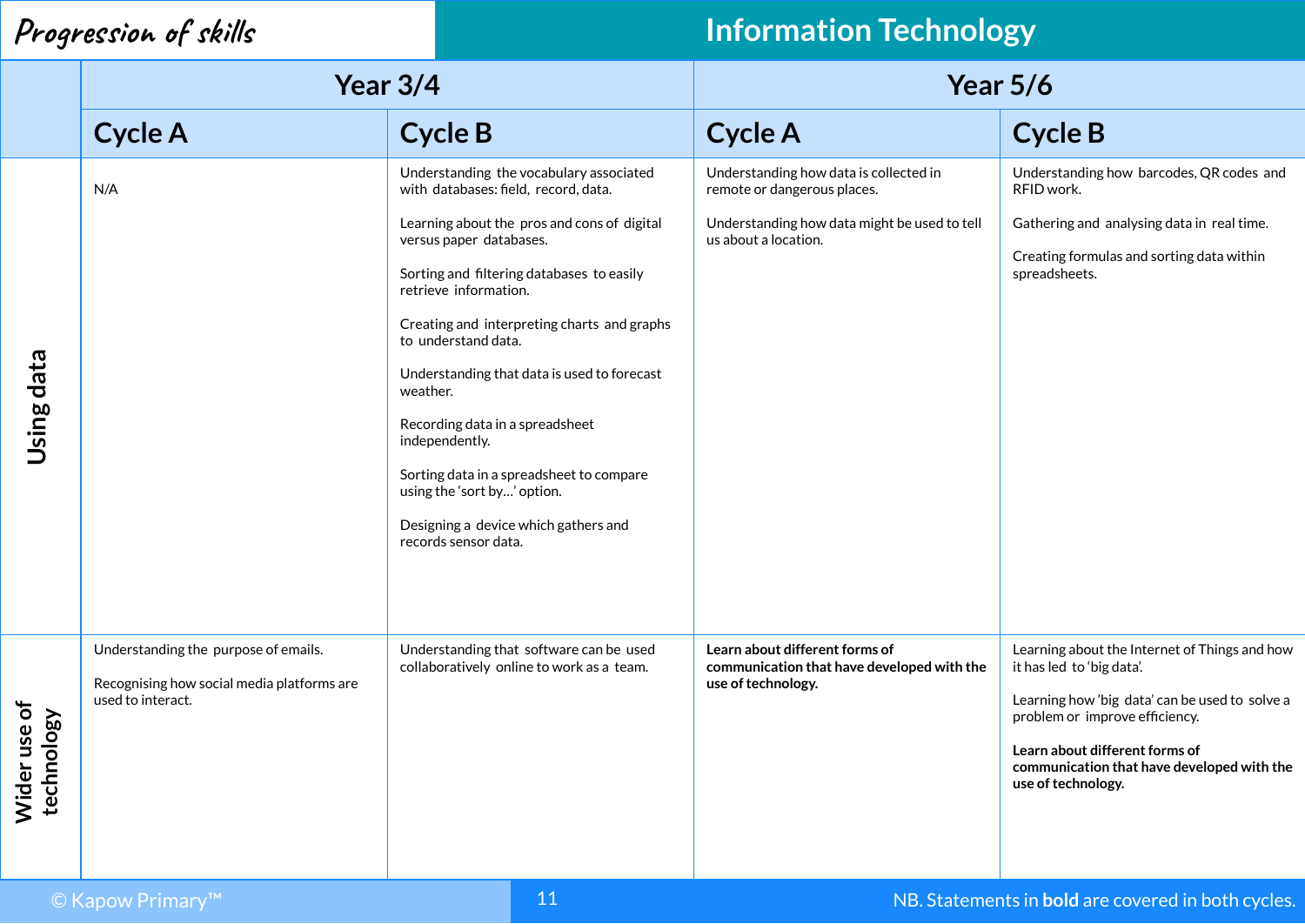|                                                                                                                             | <b>Digital Literacy</b> |                                                                                                                                                                                                                                                                                                                                                                                                                                                                                                                             |                  |                                                                                                                                                                                                                                                                                                                                                                                                                                                                                                                                                                                                                                                                   |  |
|-----------------------------------------------------------------------------------------------------------------------------|-------------------------|-----------------------------------------------------------------------------------------------------------------------------------------------------------------------------------------------------------------------------------------------------------------------------------------------------------------------------------------------------------------------------------------------------------------------------------------------------------------------------------------------------------------------------|------------------|-------------------------------------------------------------------------------------------------------------------------------------------------------------------------------------------------------------------------------------------------------------------------------------------------------------------------------------------------------------------------------------------------------------------------------------------------------------------------------------------------------------------------------------------------------------------------------------------------------------------------------------------------------------------|--|
|                                                                                                                             |                         |                                                                                                                                                                                                                                                                                                                                                                                                                                                                                                                             |                  | Year 1/2 Cycle B                                                                                                                                                                                                                                                                                                                                                                                                                                                                                                                                                                                                                                                  |  |
| <b>EYFS</b><br>Recognising that a range of technology is used for different<br>purposes.<br>Learning to log in and log out. |                         | Logging in and out and saving work on their own account.<br>When using the internet to search for images, learning what to<br>do if they come across something online that worries them or<br>makes them feel uncomfortable.<br>Understanding how to interact safely with others online.<br>Recognising how actions on the internet can affect others.<br>Recognising what a digital footprint is and how to be careful about<br>what we post.<br>Identifying whether information is safe or unsafe to be shared<br>online. |                  | Learning how to create a strong password.<br>Understanding how to stay safe when talking to people online and<br>what to do if they see or hear something online that makes them<br>feel upset or uncomfortable<br>Identifying whether information is safe or unsafe to be shared<br>online.<br>Learning to be respectful of others when sharing online and ask for<br>their permission before sharing content.<br>Learning strategies for checking if something they read online is<br>true.<br>When using the internet to search for images, learning what to<br>do if they come across something online that worries them or<br>makes them feel uncomfortable. |  |
|                                                                                                                             |                         |                                                                                                                                                                                                                                                                                                                                                                                                                                                                                                                             |                  | Year 5/6 Cycle B                                                                                                                                                                                                                                                                                                                                                                                                                                                                                                                                                                                                                                                  |  |
| spent online.                                                                                                               |                         | how to stay safe.<br>communication.<br>of checking validity.<br>online.                                                                                                                                                                                                                                                                                                                                                                                                                                                     |                  | Learning about the positive and negative impacts<br>of sharing online.<br>Learning strategies to create a positive online<br>reputation.<br>Understanding the importance of secure<br>passwords and how to create them.<br>Learning strategies to capture evidence of online<br>bullying in order to seek help.<br>Recognising that updated software can help to<br>prevent data corruption and hacking.<br>Recognising that information on the internet                                                                                                                                                                                                          |  |
|                                                                                                                             |                         | Year 3/4 Cycle B<br>Recognising that information on the internet<br>might not be true or correct and that some<br>sources are more trustworthy than others.<br>Learning to make judgements about the accuracy<br>of online searches.<br>Identifying forms of advertising online.<br>Recognising what appropriate behaviour is when<br>collaborating with others online.<br>Reflecting on the positives and negatives of time<br>Identifying respectful and disrespectful online                                             | Year 1/2 Cycle A | Year 5/6 Cycle A<br>Identifying possible dangers online and learning<br>Evaluating the pros and cons of online<br>Recognising that information on the internet<br>might not be true or correct and learning ways<br>Learning what to do if they experience bullying<br>Learning to use an online community safely.<br>Using search engines safely and effectively.                                                                                                                                                                                                                                                                                                |  |

**Understanding the importance of secure passwords and how to create them.**

**of checking validity.**

**might not be true or correct and learning ways** 

behaviour.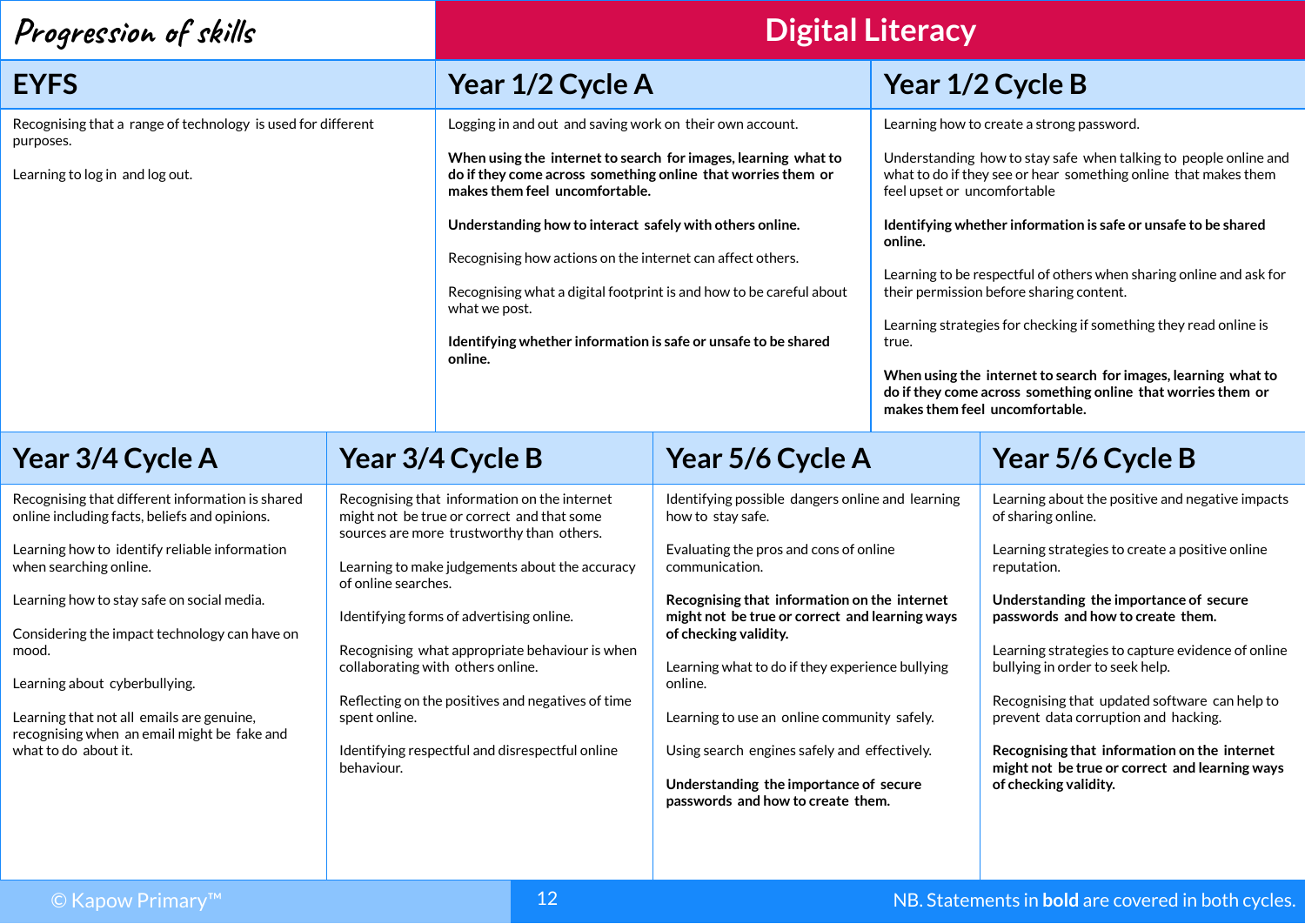### **Progression of knowledge Computing systems and networks**

| <b>EYFS</b>                                                                                                                                                                                                                                                                                                                                                                                                                                                                                                                                                                                             | Year 1/2                                                                                                                                                                                                                                                                                                                                                                                                                                                                                                                                                                                                                                                                                                                                                                                                                                                                                                                                                                                                                    |                                                                                                                                                                                                                                                                                                                                                        | Year 3/4                                                                                                                                                                                                                                                                                                                                                                                                                                                                                                                                                                                                                                                                                                                                                                                                                                                                                                                                                                | Year 5/6                                                                                                                                                                                                                                                                                                                                                                                                                                                                                                                            |                                                                                                                                                                                                                                                                                                                            |  |
|---------------------------------------------------------------------------------------------------------------------------------------------------------------------------------------------------------------------------------------------------------------------------------------------------------------------------------------------------------------------------------------------------------------------------------------------------------------------------------------------------------------------------------------------------------------------------------------------------------|-----------------------------------------------------------------------------------------------------------------------------------------------------------------------------------------------------------------------------------------------------------------------------------------------------------------------------------------------------------------------------------------------------------------------------------------------------------------------------------------------------------------------------------------------------------------------------------------------------------------------------------------------------------------------------------------------------------------------------------------------------------------------------------------------------------------------------------------------------------------------------------------------------------------------------------------------------------------------------------------------------------------------------|--------------------------------------------------------------------------------------------------------------------------------------------------------------------------------------------------------------------------------------------------------------------------------------------------------------------------------------------------------|-------------------------------------------------------------------------------------------------------------------------------------------------------------------------------------------------------------------------------------------------------------------------------------------------------------------------------------------------------------------------------------------------------------------------------------------------------------------------------------------------------------------------------------------------------------------------------------------------------------------------------------------------------------------------------------------------------------------------------------------------------------------------------------------------------------------------------------------------------------------------------------------------------------------------------------------------------------------------|-------------------------------------------------------------------------------------------------------------------------------------------------------------------------------------------------------------------------------------------------------------------------------------------------------------------------------------------------------------------------------------------------------------------------------------------------------------------------------------------------------------------------------------|----------------------------------------------------------------------------------------------------------------------------------------------------------------------------------------------------------------------------------------------------------------------------------------------------------------------------|--|
|                                                                                                                                                                                                                                                                                                                                                                                                                                                                                                                                                                                                         | Cycle B only*                                                                                                                                                                                                                                                                                                                                                                                                                                                                                                                                                                                                                                                                                                                                                                                                                                                                                                                                                                                                               | Cycle A                                                                                                                                                                                                                                                                                                                                                | Cycle B                                                                                                                                                                                                                                                                                                                                                                                                                                                                                                                                                                                                                                                                                                                                                                                                                                                                                                                                                                 | Cycle A                                                                                                                                                                                                                                                                                                                                                                                                                                                                                                                             | Cycle B                                                                                                                                                                                                                                                                                                                    |  |
| To be able to understand<br>what a computer<br>keyboard is and<br>recognising some letters<br>and numbers.<br>To know that a mouse can<br>be used to click, drag and<br>create simple drawings.<br>To know that to use a<br>computer you need to log<br>in to it and then log out at<br>the end of your session.<br>To know that different<br>types of technology can<br>be found at home and in<br>school.<br>To know that you can<br>take simple photographs<br>with a camera or iPad.<br>To know that you must<br>hold the camera still and<br>ensure the subject is in<br>the shot to take a photo. | To know that "log in and log out" means to<br>begin and end a connection with a<br>computer.<br>To know that a computer and mouse can be<br>used to click, drag, fill and select and also<br>add backgrounds, text, layers, shapes and<br>clip art.<br>To know that passwords are important for<br>security.<br>To know that when we create something<br>on a computer it can be more easily saved<br>and shared than a paper version.<br>To know some of the simple graphic design<br>features of a piece of online software.<br>To know the difference between a desktop<br>and laptop computer.<br>To know that people control technology.<br>To know that buttons are a form of input<br>that give a computer an instruction about<br>what to do (output).<br>To know that computers often work<br>together.<br>To know that touch typing is the fastest<br>way to type.<br>To know that I can make text a different<br>style, size and colour.<br>To know that "copy and paste" is a quick<br>way of duplicating text. | To know what a tablet is and<br>to understand that email<br>stands for 'electronic mail.'<br>To know that an attachment<br>is an extra file added to an<br>email.<br>To understand that emails<br>should contain appropriate<br>and respectful content.<br>To know that cyberbullying is<br>bullying using electronics<br>such as a computer or phone. | To understand that software can<br>be used collaboratively online to<br>work as a team.<br>To know what type of comments<br>and suggestions on a collaborative<br>document can be helpful.<br>To know that you can use images,<br>text, transitions and animation in<br>presentations.<br>To know what a tablet is and how<br>it is different from a<br>laptop/desktop computer.<br>To understand what a network is<br>and how a school network might<br>be organised.<br>To know that a server is central to<br>a network and responds to<br>requests made.<br>To know how the internet uses<br>networks to share files.<br>To know that a router connects us<br>to the internet.<br>To know what a packet is and why<br>it is important for website data<br>transfer.<br>To know the roles that inputs and<br>outputs play.<br>To know what some of the<br>different components inside a<br>computer are e.g. CPU, RAM, hard<br>drive, and how they work<br>together. | To know the difference<br>between ROM and RAM.<br>To understand the importance<br>of having a secure password<br>and what "brute force hacking"<br>is.<br>To know that the first<br>computers were created at<br>Bletchley Park to crack the<br>Enigma code to help the war<br>effort in World War 2.<br>To know about some of the<br>historical figures that<br>contributed to technological<br>advances in computing.<br>To understand what<br>techniques are required to<br>create a presentation using<br>appropriate software. | To understand the<br>To know how search engines<br>work.<br>To understand that anyone can<br>create a website and therefore<br>we should take steps to check<br>the validity of websites.<br>To know that web crawlers are<br>computer programs that crawl<br>through the internet.<br>To understand what copyright<br>is. |  |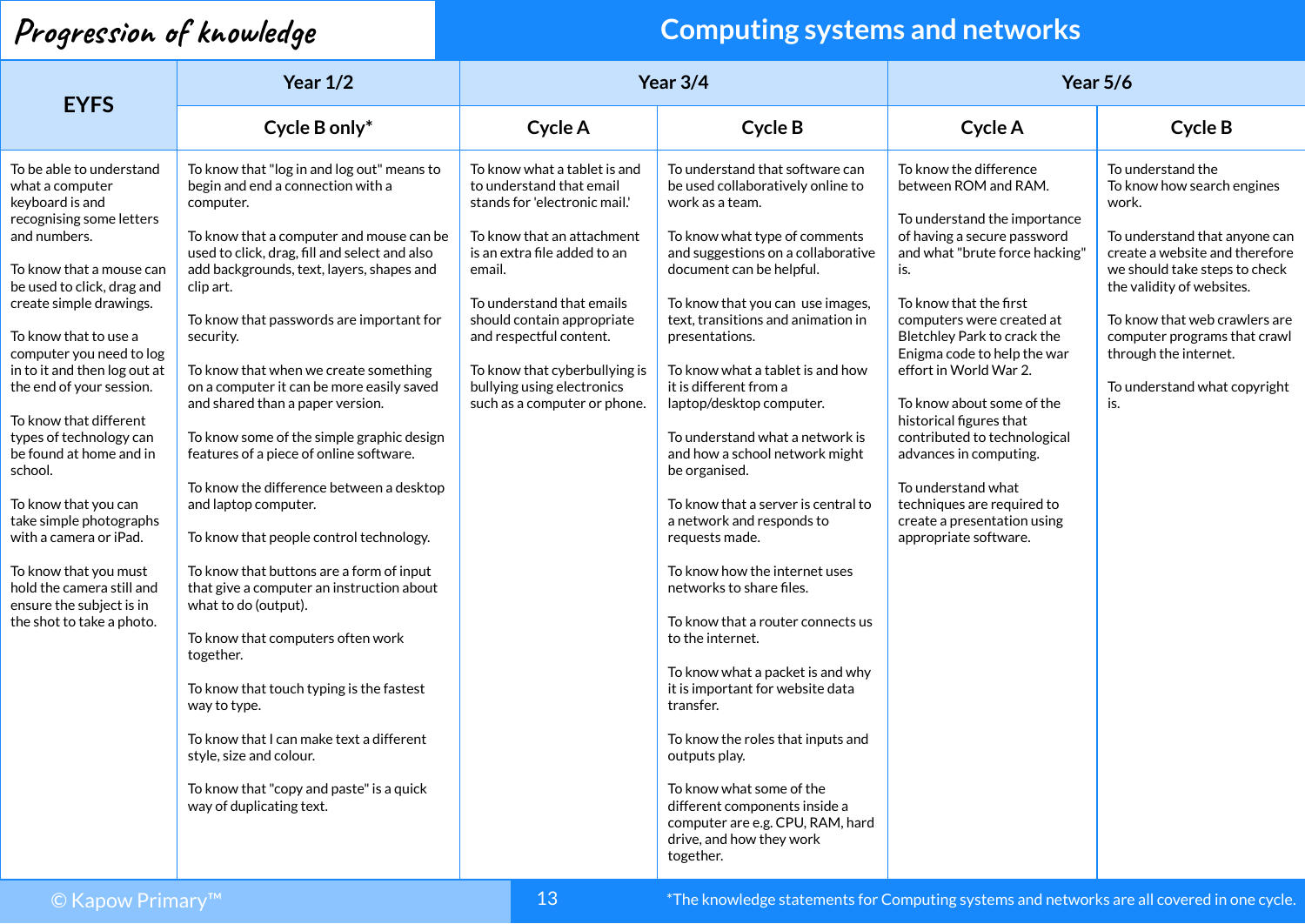### **Progression of knowledge Programming**

| <b>EYFS</b>                                                                                                                                                                                                                                                                                                                                                                                                                                                                                                                  | Year $1/2$                                                                                                                                                                                                                                                                                                                                                                                                                                                                                                                                                                                                                                                                                                                                                                   |                                                                                                                                                                                                                                                                                                                                                                                                                                                                                                                                                                            | Year 3/4                                                                                                                                                                                                                                                                                                                                                                                                                                                                                                                                                                                                                                                                                                                                                                                                                                                                                                                                     | <b>Year 5/6</b>                                                                                                                                                                                                                                                                                                                           |                                                                                                                                                                                                                                                                                                                                                                                                                                                                                                                                                     |  |
|------------------------------------------------------------------------------------------------------------------------------------------------------------------------------------------------------------------------------------------------------------------------------------------------------------------------------------------------------------------------------------------------------------------------------------------------------------------------------------------------------------------------------|------------------------------------------------------------------------------------------------------------------------------------------------------------------------------------------------------------------------------------------------------------------------------------------------------------------------------------------------------------------------------------------------------------------------------------------------------------------------------------------------------------------------------------------------------------------------------------------------------------------------------------------------------------------------------------------------------------------------------------------------------------------------------|----------------------------------------------------------------------------------------------------------------------------------------------------------------------------------------------------------------------------------------------------------------------------------------------------------------------------------------------------------------------------------------------------------------------------------------------------------------------------------------------------------------------------------------------------------------------------|----------------------------------------------------------------------------------------------------------------------------------------------------------------------------------------------------------------------------------------------------------------------------------------------------------------------------------------------------------------------------------------------------------------------------------------------------------------------------------------------------------------------------------------------------------------------------------------------------------------------------------------------------------------------------------------------------------------------------------------------------------------------------------------------------------------------------------------------------------------------------------------------------------------------------------------------|-------------------------------------------------------------------------------------------------------------------------------------------------------------------------------------------------------------------------------------------------------------------------------------------------------------------------------------------|-----------------------------------------------------------------------------------------------------------------------------------------------------------------------------------------------------------------------------------------------------------------------------------------------------------------------------------------------------------------------------------------------------------------------------------------------------------------------------------------------------------------------------------------------------|--|
|                                                                                                                                                                                                                                                                                                                                                                                                                                                                                                                              | Cycle A                                                                                                                                                                                                                                                                                                                                                                                                                                                                                                                                                                                                                                                                                                                                                                      | Cycle B                                                                                                                                                                                                                                                                                                                                                                                                                                                                                                                                                                    | Cycle A only*                                                                                                                                                                                                                                                                                                                                                                                                                                                                                                                                                                                                                                                                                                                                                                                                                                                                                                                                | Cycle A                                                                                                                                                                                                                                                                                                                                   | Cycle B                                                                                                                                                                                                                                                                                                                                                                                                                                                                                                                                             |  |
| To know that being able<br>to follow and give simple<br>instructions is important<br>in computing.<br>To understand that it is<br>important for<br>instructions to be in the<br>right order.<br>To understand why a set<br>of instructions may have<br>gone wrong.<br>To know that you can<br>program a Bee-Bot with<br>some simple commands.<br>To understand that<br>debugging means how to<br>fix some simple<br>programming errors.<br>To understand that an<br>algorithm is a set of clear<br>and precise instructions. | To understand that an<br>algorithm is when<br>instructions are put in an<br>exact order.<br>To know that input devices<br>get information into a<br>computer and that output<br>devices get information out of<br>a computer.<br>To understand that<br>decomposition means<br>breaking a problem into<br>manageable chunks and that<br>it is important in computing.<br>To know that we call errors in<br>an algorithm 'bugs' and fixing<br>these 'debugging'.<br>To know that coding is writing<br>in a special language so that<br>the computer understands<br>what to do.<br>To understand that the<br>character in ScratchJr is<br>controlled by the<br>programming blocks.<br>To know that you can write a<br>program to create a musical<br>instrument or tell a joke. | To understand the basic<br>functions of a Bee-Bot.<br>To know that you can use a<br>camera/tablet to make<br>simple videos.<br>To know that algorithms<br>move a bee-bot accurately<br>to a chosen destination.<br>To understand what<br>machine learning is and<br>how that enables<br>computers to make<br>predictions.<br>To know that loops in<br>programming are where<br>vou set a certain<br>instruction (or instructions)<br>to be repeated multiple<br>times.<br>To know that abstraction is<br>the removing of<br>unnecessary detail to help<br>solve a problem. | To know that Scratch is a programming language and<br>some of its basic functions.<br>To understand how to use loops to improve<br>programming.<br>To understand how decomposition is used in<br>programming.<br>To understand that you can remix and adapt existing<br>code.<br>To understand that a variable is a value that can change<br>(depending on conditions) and know that you can create<br>them in Scratch.<br>To know what a conditional statement is in<br>programming.<br>To understand that variables can help you to create a<br>quiz on Scratch.<br>To know that combining computational thinking skills<br>(sequence, abstraction, decomposition etc) can help you<br>to solve a problem.<br>To understand that pattern recognition means<br>identifying patterns to help them work out how the code<br>works.<br>To understand that algorithms can be used for a number<br>of purposes e.g. animation, games design etc. | To know that a Micro:bit is<br>a programmable device.<br>To know that Micro:bit<br>uses a block coding<br>language similar to<br>Scratch.<br>To understand and<br>recognise coding<br>structures including<br>variables.<br>To know what techniques<br>to use to create a program<br>for a specific purpose<br>(including decomposition). | To know that there are<br>text-based programming<br>languages such as Logo and<br>Python.<br>To know that nested loops<br>are loops inside of loops.<br>To understand the use of<br>random numbers and<br>remix Python code.<br>To know that a soundtrack<br>is music for a film/video<br>and that one way of<br>composing these is on<br>programming software.<br>To understand that using<br>loops can make the process<br>of writing music simpler<br>and more effective.<br>To know how to adapt their<br>code while performing<br>their music. |  |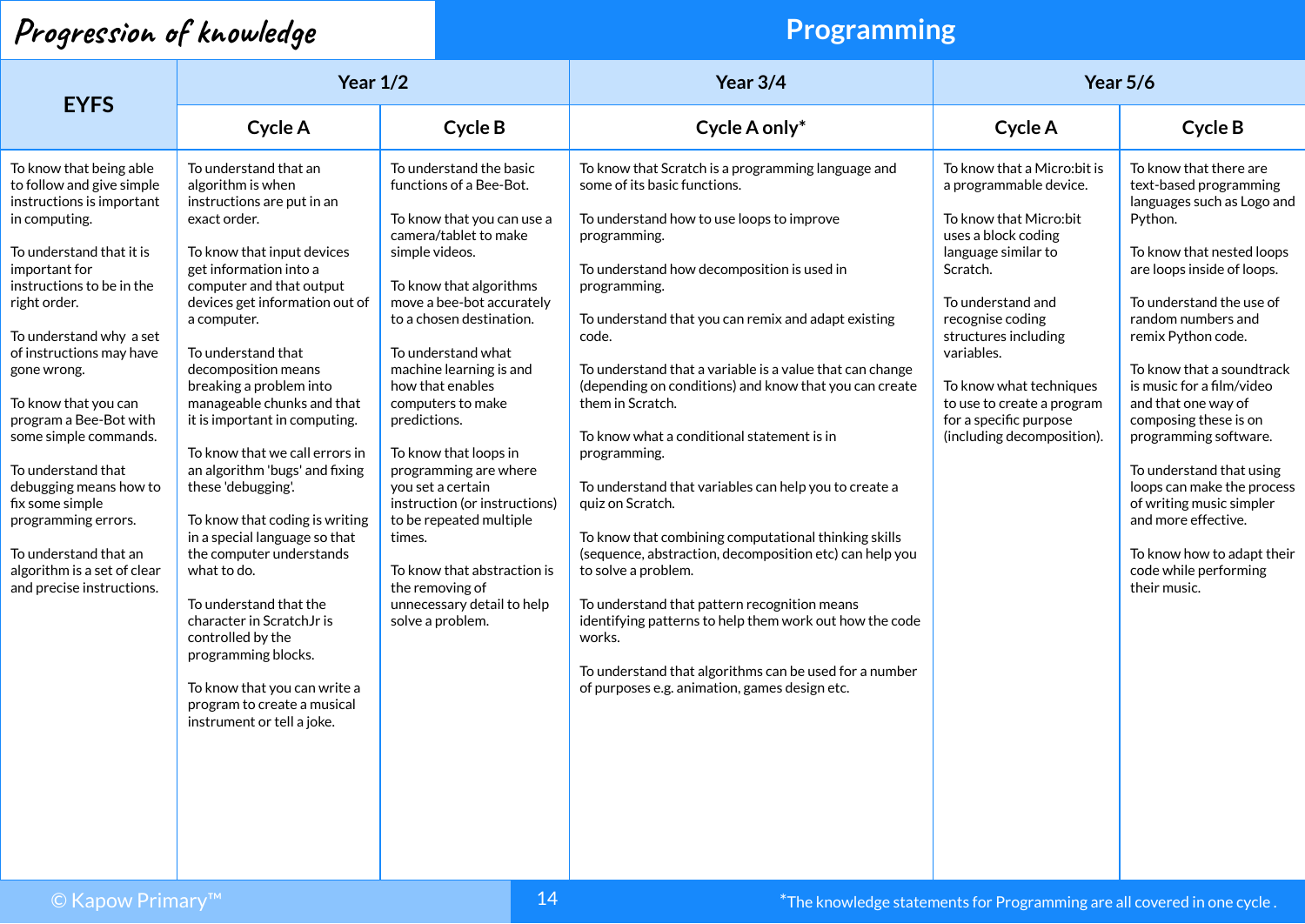### **Progression of knowledge Data Handling**

| <b>EYFS</b>                                                                                                                                                                                                                                                  | Year $1/2$                                                                                                                                                                                                                                                                                                                                                                                                                                                                                                  | Year 3/4                                                                                                                                                                                                                                                                                                                                                                                                                                                                                                                                                                                                                                                                                                                                                        | <b>Year 5/6</b>                                                                                                                                                                                                                                                                                                                                                                                                                                                   |                                                                                                                                                                                                                                                                                                                                                                                                                                                                                                                                                                                                                                                                                  |
|--------------------------------------------------------------------------------------------------------------------------------------------------------------------------------------------------------------------------------------------------------------|-------------------------------------------------------------------------------------------------------------------------------------------------------------------------------------------------------------------------------------------------------------------------------------------------------------------------------------------------------------------------------------------------------------------------------------------------------------------------------------------------------------|-----------------------------------------------------------------------------------------------------------------------------------------------------------------------------------------------------------------------------------------------------------------------------------------------------------------------------------------------------------------------------------------------------------------------------------------------------------------------------------------------------------------------------------------------------------------------------------------------------------------------------------------------------------------------------------------------------------------------------------------------------------------|-------------------------------------------------------------------------------------------------------------------------------------------------------------------------------------------------------------------------------------------------------------------------------------------------------------------------------------------------------------------------------------------------------------------------------------------------------------------|----------------------------------------------------------------------------------------------------------------------------------------------------------------------------------------------------------------------------------------------------------------------------------------------------------------------------------------------------------------------------------------------------------------------------------------------------------------------------------------------------------------------------------------------------------------------------------------------------------------------------------------------------------------------------------|
|                                                                                                                                                                                                                                                              | Cycle B only*                                                                                                                                                                                                                                                                                                                                                                                                                                                                                               | Cycle B only*                                                                                                                                                                                                                                                                                                                                                                                                                                                                                                                                                                                                                                                                                                                                                   | Year 5/6 Cycle A                                                                                                                                                                                                                                                                                                                                                                                                                                                  | Year 5/6 Cycle B                                                                                                                                                                                                                                                                                                                                                                                                                                                                                                                                                                                                                                                                 |
| To know that sorting<br>objects into various<br>categories can help you<br>locate information.<br>To know that using<br>yes/no questions to find<br>an answer is a branching<br>database.<br>To know that a pictogram<br>is a way of showing<br>information. | To know how that charts and pictograms can be created<br>using a computer.<br>To understand that a branching database is a way of<br>classifying a group of objects.<br>To know that computers understand different types of<br>'input'.<br>To understand that you can enter simple data into a<br>spreadsheet.<br>To understand what steps you need to take to create an<br>algorithm.<br>To know what data to use to answer certain questions.<br>To know that computers can be used to monitor supplies. | To know that a database is a collection of data stored in a<br>logical, structured and orderly manner.<br>To know that computer databases can be useful for<br>sorting and filtering data.<br>To know that different visual representations of data can<br>be made on a computer.<br>To know that computers can use different forms of input<br>to sense the world around them so that they can record<br>and respond to data. This is called 'sensor data'.<br>To know that a weather machine is an automated machine<br>that responds to sensor data.<br>To understand that "green screen technology' is a green<br>background in front of which moving subjects are filmed.<br>This allows a separately filmed background to be added to<br>the final image. | To know that Mars Rover is<br>a motor vehicle that<br>collects data from space by<br>taking photos and<br>examining samples of rock.<br>To know what numbers<br>using binary code look like<br>and be able to identify how<br>messages can be sent in<br>this format.<br>To understand that RAM is<br><b>Random Access Memory</b><br>and acts as the computer's<br>working memory.<br>To know what simple<br>operations can be used to<br>calculate bit patterns. | To know that data<br>contained within barcodes<br>and QR codes can be used<br>by computers.<br>To know that infrared<br>waves are a way of<br>transmitting data.<br>To know that Radio<br>Frequency Identification<br>(RFID) is a more private<br>way of transmitting data.<br>To know that data is often<br>encrypted so that even if it<br>is stolen it is not useful to<br>the thief.<br>To know that data can<br>become corrupted within a<br>network but this is less<br>likely to happen if it is sent<br>in 'packets'.<br>I know that devices or that<br>are not updated are most<br>vulnerable to hackers.<br>To know the difference<br>between mobile data and<br>WiFi. |